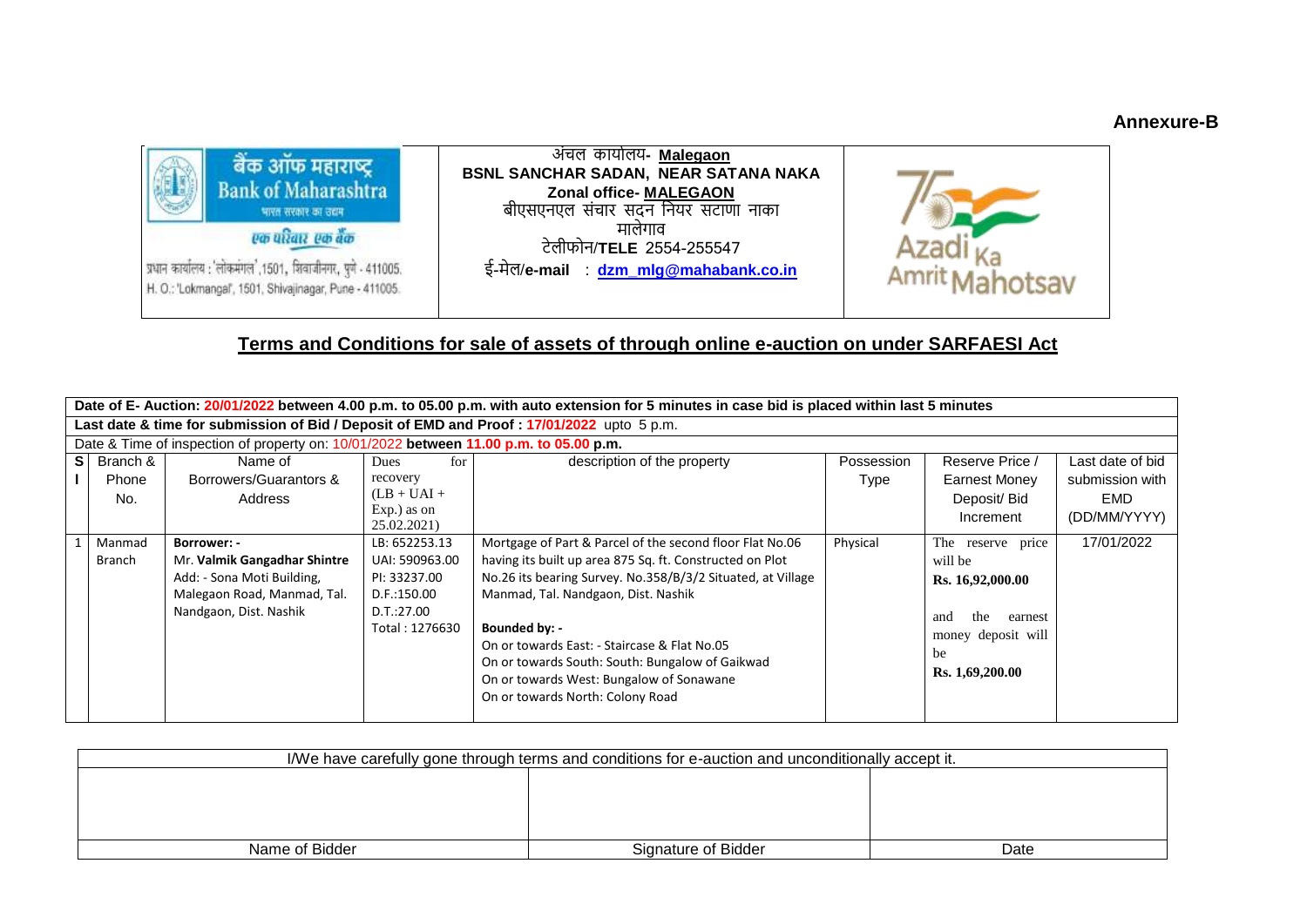| Guarantor: -                   |  |  |
|--------------------------------|--|--|
| Mr. Gaffar Shaikh Ismail       |  |  |
| Add: - Sikandar Nagar,         |  |  |
| Nandgaon Road, Manmad, Tal.    |  |  |
| Nandgaon, Dist. Nashik         |  |  |
|                                |  |  |
| Mr. Prakash Shivaji Darade     |  |  |
| Add: - Prop. Of Vishak Export, |  |  |
| Old Nagapur Road, Manmad,      |  |  |
| Tal. Nandgaon, Dist. Nashik    |  |  |

#### 1. **Nature and Object of Online Sale:**

- a. The online e-auction sale is with the object of Free and Fair Sale, Transparency and for achieving best-possible recovery of public money.
- b. The sale is governed by the Provisions of the Securitisation and Reconstruction of Financial Assets and Enforcement of Security Interest Act, 2002 and Security Interest (Enforcement) Rules, 2002 and the following specific terms and conditions.
- 2. The auction sale will be On-line E-Auction / Bidding through website [https://www.mstcecommerce.com](https://www.mstcecommerce.com/) on 20/01/2022 for mentioned property between 04.00 p.m. to 05.00 p.m., with unlimited extension of 5 minutes time in case of receipt of bid in last 5 minutes. Bidders shall improve their offers in multiple of Rs. 20,000/- (Twenty Thousand) only during online bidding of the property.
- 3. Platform (https:www.mstccoomerce.com) for e-auction will be provided by e auction service provider M/s MSTC Limited having its Registered office as at 225C, A.J.C Bose Road, Kolkatta-700020(contact Phone & Toll Free Numbers 079-41072412/411/413 or 1800-103-5342). The intending Bidders/Purchasers are required to participate in the e-auction process at e-auction service provider's website https:www.mstcecommerce.com. This Service Provide will also provide online demonstration/training on e-Auction on the portal.
- 4. The intending participants of e-auction may download free of cost, copies of Sale Notice, Terms and Conditions of e-auction, Help Manual on operational part of e-Auction from e-Bikray-IBAPI portal [\(https://www.ibapi.in\)](https://www.ibapi.in/).
- 5. The intending Bidders / Purchasers are requested to register on portal (https:wwwmstcauction.com) using their mobile number and email id. Further, they will upload the requisite KYC documents. Once the KYC documents are verified by e-auction service provider (may take 2-3 working days), the intending Bidders/Purchasers has to transfer the EMD amount using online mode in his Global Wallet. Only after having sufficient EMD in his Wallet, the interested bidder will be able to bid on the date of e-auction.
- 6. Earnest Money Deposit (EMD) amount as mentioned above shall be paid online through only one mode i.e. NEFT (After generation of Challan from https:www.mstcecommerce.com) in bidders Global EMD Wallet. NEFT transfer can be done from any Scheduled Bank. Payment of EMD by any other mode such as Cheque will not be accepted. Bidders not depositing the required EMD online, will not be accepted. Bidders, not depositing the required EMD online, will not be allowed to participate in the e-auction. The Earnest Money Deposited shall not bear any interest.

| I/We have carefully gone through terms and conditions for e-auction and unconditionally accept it. |                     |      |  |  |
|----------------------------------------------------------------------------------------------------|---------------------|------|--|--|
|                                                                                                    |                     |      |  |  |
|                                                                                                    |                     |      |  |  |
|                                                                                                    |                     |      |  |  |
|                                                                                                    |                     |      |  |  |
| Name of Bidder                                                                                     | Signature of Bidder | Date |  |  |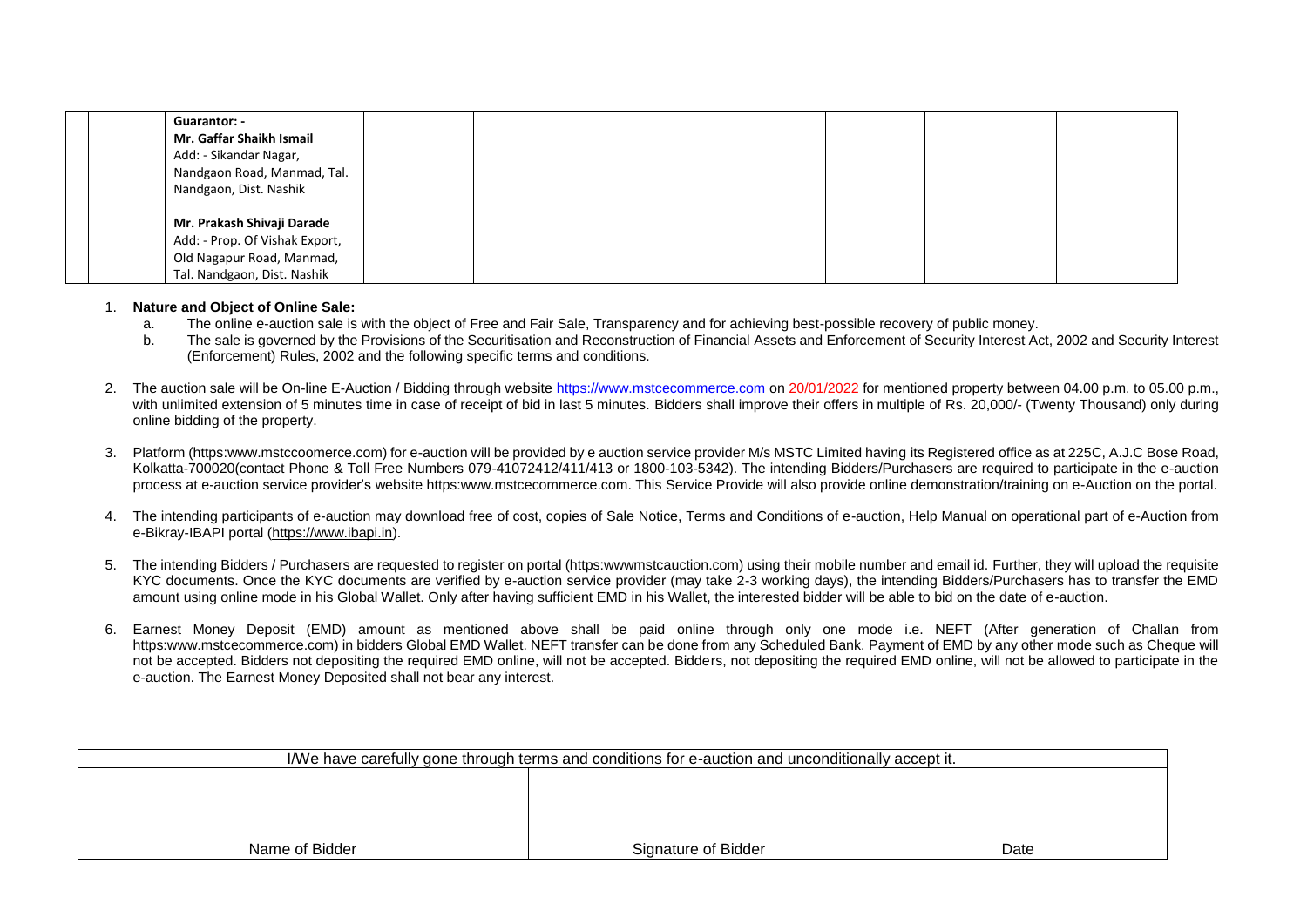- 7. Bidders may give offers either for one or for all the properties, as the case may be. In case of offers for more than one property, bidders will have to deposit the EMD for each property. Bidder's Global Wallet should have sufficient balance (>=EMD amount) at the time of bidding.
- 8. It is the responsibility of intending Bidder(s) to properly read the Sale Notice. Terms and Conditions of e-auction, Help Manual on operational part of e-auction and follow them strictly.
- 9. In case of any difficulty or need of assistance before or during the e-auction process may contact authorized representative of our e-auction service provider [\(https://www.mstcecommerce.com/](https://www.mstcecommerce.com/)). Details of which are available on the e-auction portal.
- 10. After finalization of e-auction by the Authorised Officer, only successful bidder will be informed by our above referred service provider through SMS/email. (On mobile no/email address given by them/registered with the service provider).
- 11. The secured asset will not be sold below reserve price.
- 12. The successful bidder shall have to deposit **25% (twenty five percent)** of the bid amount, less EMD amount deposited on the same day or not later than the next working day and the remaining amount shall be paid within 15 days from the date of auction in the account of The Authorised Officer, Bank of Maharashtra, through RTGS/NEFT in Account Name: **Current Account No. 60370110491, Name of the A/c: Regional Office, Administrative Office Account; Name of the Beneficiary: Bank of Maharashtra; IFS Code: MAHB0000278.**. In case of failure to deposit the amounts as per above within the stipulated time, the amount deposited by successful bidder will be forfeited to the Bank and Authorised Officer shall have the liberty to conduct fresh auction/sale of the property & the defaulting bidder shall not have claim over the forfeited amount and property.

## 13. **Caution to bidders:**

- a. Property is sold on "AS IS WHERE IS", "AS IS WHAT IS" AND "WHATEVER THERE IS" basis after taking Physical/ Symbolic possession of the properties.
- b. To the best of knowledge and information of the Authorised Officers, there are no encumbrances on the properties. However, the intending bidders should make their own independent inquiries regarding the encumbrances, title of property put on auction, physical area of property, and claims / rights / dues / affecting the property, prior to submitting their bid. Further the bidder/purchaser should make their own inquiries regarding any statutory liabilities, arrears of tax, claims etc. by themselves before making the bid. The e-Auction advertisement does not constitute and will not be deemed to constitute any commitment or any representation on the part of the bank. The property is being sold with all the existing and future encumbrances whether known or unknown to the bank. The Authorised Officer / Secured Creditor shall not be responsible in any way for any claims / rights / dues.
- c. The Bank does not undertake any responsibility to procure any permission/license, NOC, etc. in respect of the property offered for sale or for any dues like outstanding water/service charges, transfer fees, electricity dues, dues to the Municipal Corporation/local authority/Co-operative Housing Society or any other dues, taxes, levies, fees, transfer fees if any in respect of and/or in relation to the sale of the said property. Successful Bidder has to comply with the provisions of Income Tax regarding purchase of property & to pay the tax to the authorities as per applicable rates.
- d. Bidders are advised / cautioned to verify the concerned Revenue Records/ other Statutory authorities such as Sales Tax/Excise/Income Tax etc. and shall satisfy themselves regarding the nature, description, condition, encumbrance, lien, charge, statutory dues, etc over the property before submitting their bids.

| I/We have carefully gone through terms and conditions for e-auction and unconditionally accept it. |                     |      |  |  |
|----------------------------------------------------------------------------------------------------|---------------------|------|--|--|
|                                                                                                    |                     |      |  |  |
|                                                                                                    |                     |      |  |  |
|                                                                                                    |                     |      |  |  |
|                                                                                                    |                     |      |  |  |
| Name of Bidder                                                                                     | Signature of Bidder | Date |  |  |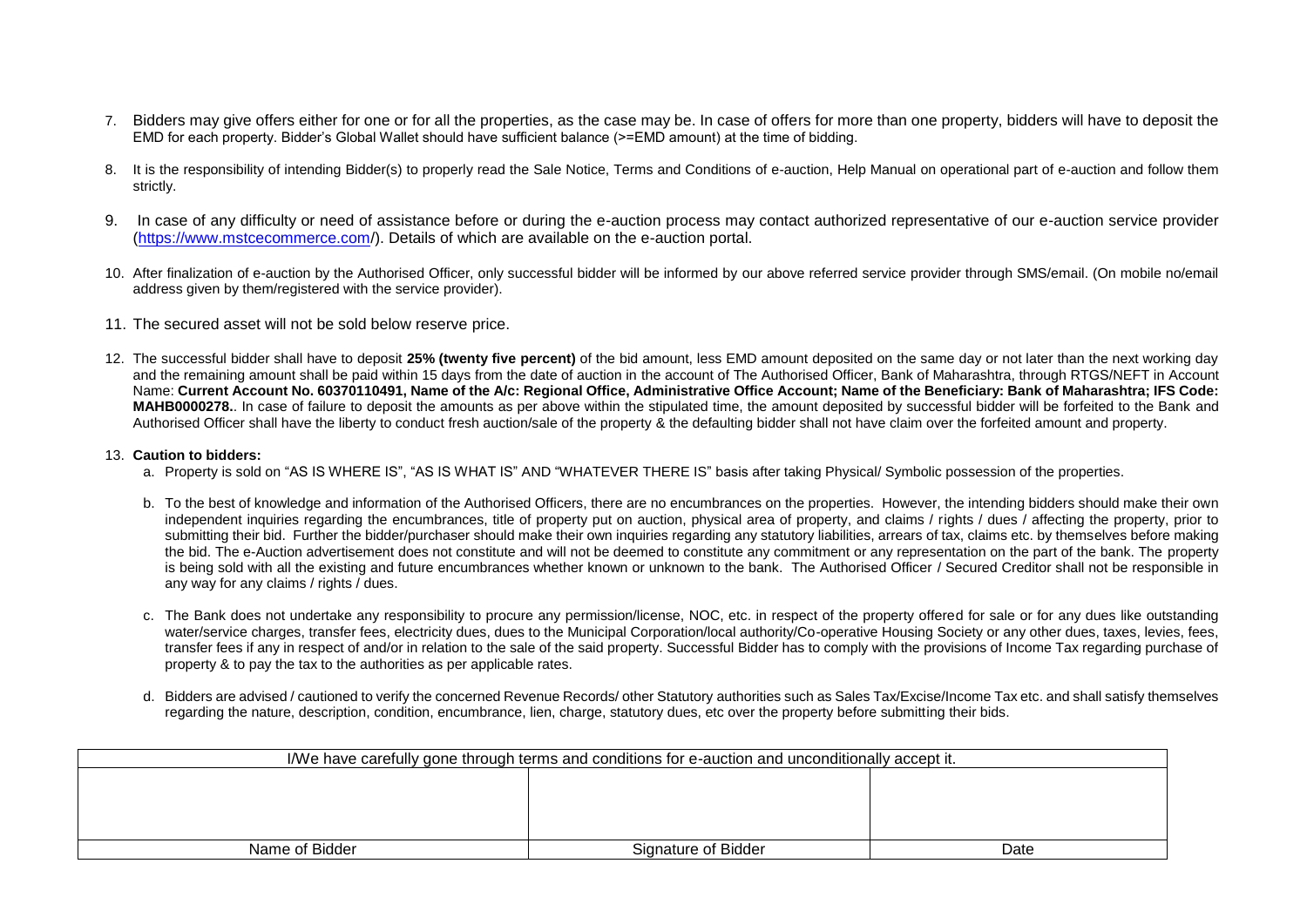- e. Bidders are advised to go through all the terms and conditions of sale and also in the corresponding public sale notice in the details before submitting the bid and participating in the online bidding/auction.
- f. Statutory dues/liabilities etc., due to the Government/Local Body, if any, shown in the sale notice/tender document shall be borne by the purchaser(s).
- g. The notice for sale is also being published in vernacular. The English version shall be final if any question of interpretation arises.

#### 14. **Inspection of Property/Immovable Assets:**

- a. Property/Assets can be inspected on the date(s) given in the public sale notice, and on any other at the discretion of Authorised Officer**.** For prior appointment please contact **Mr. Pramod L. Sable (2554-255547**/**8956419575)**
- b. Bidders shall inspect the property/Assets and satisfy themselves regarding the physical nature, condition, extent, etc of the property/Assets.
- c. Bidders are bound by the principle of caveat emptor (Buyer Beware).

## 15. **Inspection of Title Deeds:**

Bidder/s may inspect and verify the title deeds and other documents relating to the property available with the Bank.

#### 16. **Submission of bid forms:**

- a. Bids shall be submitted online only, within time and on or before the last date and time given in the sale notice.
- b. Bidders may give offers either for one or for all the properties. In case of offers for more than one property bidders will have to deposit the EMD for each property.
- c. Intending bidder should hold a valid e-mail id. All the correspondences will be done through E-mail. Interested bidders should have their own arrangements for internet service. Internet connectivity and other paraphernalia requirements shall have to be ensured by the bidders themselves.
- d. Bids form shall be duly filled in with all the relevant details. The bidders should upload scanned copies of PAN card and proof of residential address, while submitting etender/bid form. The bidders other than individuals should also upload proper mandate for e bidding.
- e. Bidders staying abroad/NRIs/PIOs/Bidders holding dual citizenship must submit photo page of his/her valid Indian Passport.
- f. Incomplete/unsigned bids without EMD remittance details will be summarily rejected. NRI Bidders must necessarily enclose a copy of Photo page of his/her Passport.
- g. Only copy of PAN Card, Passport, Voter's ID, Valid Driving License or Photo Identity Card issued by Govt. and PSU will be accepted as the identity document and should be submitted along with the bid form.
- h. Original Identity Document copy of which is submitted along with the bid form must be produced on demand.

## 17. **Bid Multiplier:**

The bidders shall increase their bids in multiplies of the amount specified in the public sale notice/Terms and condition of Sale.

## 18. **Duration of Auction sale:**

- a. Online auction sale will start automatically on and at the time given in the public sale notice/Tender Document.
- b. Auction/Bidding time will initially be for specified period and if bidding continues, the bidding process will get automatically extended five minutes duration of each and kept open till the auction-sale concludes.

| I/We have carefully gone through terms and conditions for e-auction and unconditionally accept it. |                     |      |  |  |
|----------------------------------------------------------------------------------------------------|---------------------|------|--|--|
|                                                                                                    |                     |      |  |  |
|                                                                                                    |                     |      |  |  |
|                                                                                                    |                     |      |  |  |
|                                                                                                    |                     |      |  |  |
| Name of Bidder                                                                                     | Signature of Bidder | Date |  |  |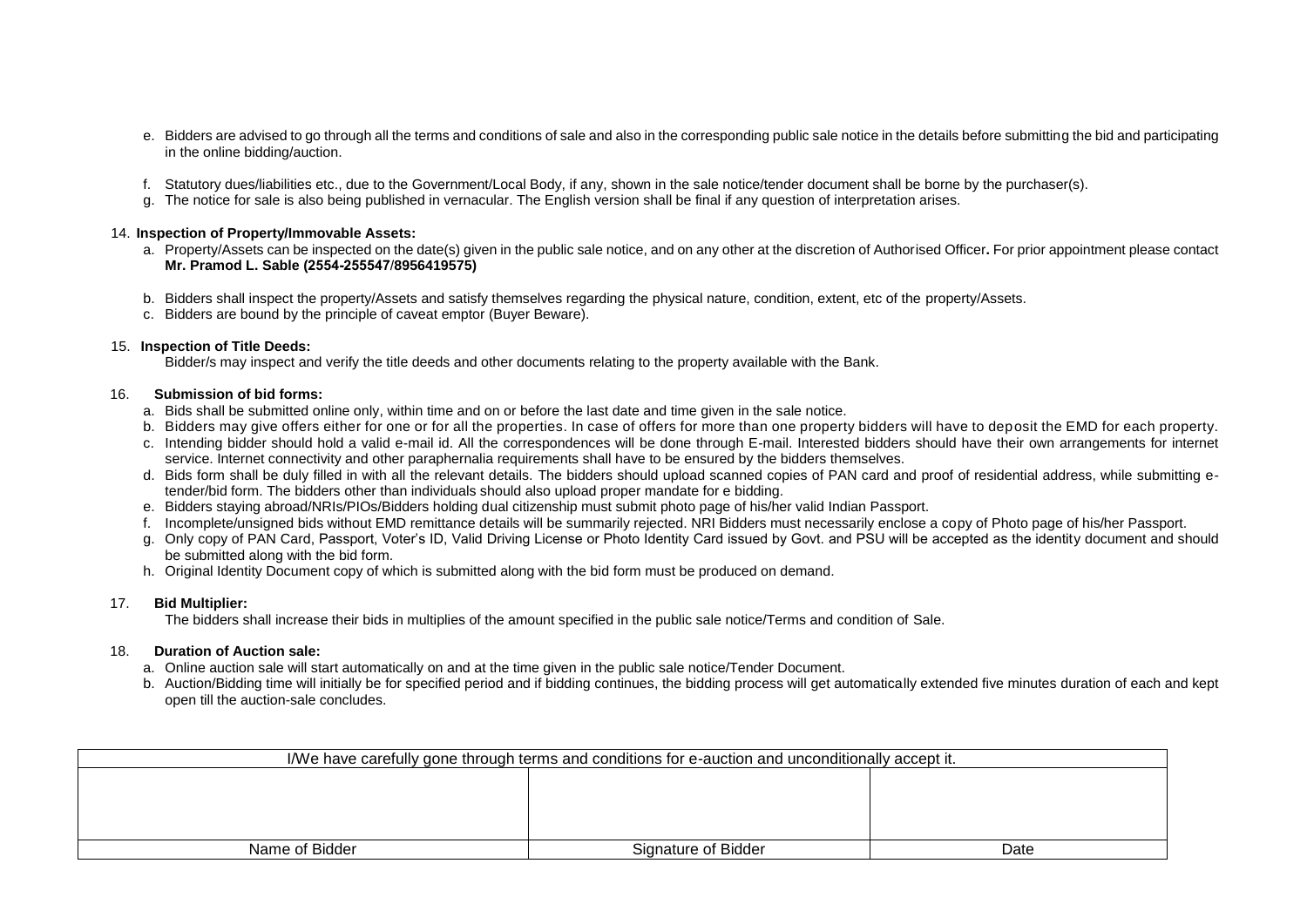- c. If any market-leading bid (bid higher than the highest at the point in time) is received within the last five minutes of closing time, the bidding time will be extended automatically by five minutes and if no bid higher than last quoted highest bid is received within the said extended five minutes, the auction sale will automatically get closed at the expiry of the extended five minute. There will thus be an extension of bidding-time, each of five minutes duration, till auction is concluded.
- d. Bidders are advised to enter their bid accordingly keeping in mind the five minutes duration.
- e. No complaint on time-factor or paucity of time for bidding will be entertained.

#### 19. **Online Bidding:**

- a. Auction/ bidding will be only online bidding through the portal provided by the service provider.
- b. In case of sole bidder, the sale may be accepted or deferred and property be brought for resale or otherwise sale will be deferred or cancelled.
- c. Bidders are cautioned to be careful while entering their bid amount and to check for alteration, if any, before confirming the same.
- d. No request/complaint of wrong bidding will be entertained for canceling the sale and in such case, the EMD amount will be forfeited.

#### 20. **Declaration of successful bidder:**

- a. Highest bidder will be declared the successful bidder and sale will be confirmed in his favour in consultation of Secured Creditor. Intimation to this effect will be given through e-mail by service provider/Bank.
- b. Highest bid will be provisionally accepted on "subject to approval" basis and the highest bidder shall not have any right/title over the property until the sale is confirmed by the Authorized Officer.
- c. All intimations to bidder/auction purchaser will be primarily through e-mail by the service provider/Bank. Date of sending e-mail will be considered as date of intimation. If no intimation reaches, bidders are expected to take efforts to find out status from the Bank. Non-receipt of intimation should not be an excuse for default/non-payment.

## 21. **Deposit of purchase price:**

- a. The bidder declared successful, shall pay, immediately on the same day after such declaration, a deposit of 25% (less EMD already paid) on the amount of his purchase money.
- b. In case of the auction-sale proceeding and concluding beyond the banking transaction hours, the deposit of 25% of purchase price (less EMD already paid) shall be remitted before 5.00 p.m. of the next working day.
- c. The balance amount of purchase money shall be paid on or before the fifteenth day from the date of the sale or within such period as may be extended, for the reason to be recorded, by the Authorised Officer.
- d. It shall be the responsibility of the successful bidder to remit the TDS @ 1% as applicable u/s 194 1-A if the aggregate of the sums credited or paid for such consideration is Rs.50 lakhs or more. TDS should be filed online by filling form 26QB & TDS certificate to be issued in form 16 B. The purchaser has to produce the proof of having deposited the income tax into the government account.

## 22. **Default of Payment:**

- a. Default of payment of 25% of bid amount (less EMD) on the same day or the next working day as stated in para 21 above and 75% of balance bid amount within the stipulated time shall render automatic cancellation of sale without any notice and Bank will be entitled to resale the property.
- b. The EMD and any other monies paid by the successful bidder shall be forfeited by the Authorised Officer of the Bank.

| I/We have carefully gone through terms and conditions for e-auction and unconditionally accept it. |                     |      |  |  |
|----------------------------------------------------------------------------------------------------|---------------------|------|--|--|
|                                                                                                    |                     |      |  |  |
|                                                                                                    |                     |      |  |  |
|                                                                                                    |                     |      |  |  |
|                                                                                                    |                     |      |  |  |
| Name of Bidder                                                                                     | Signature of Bidder | Date |  |  |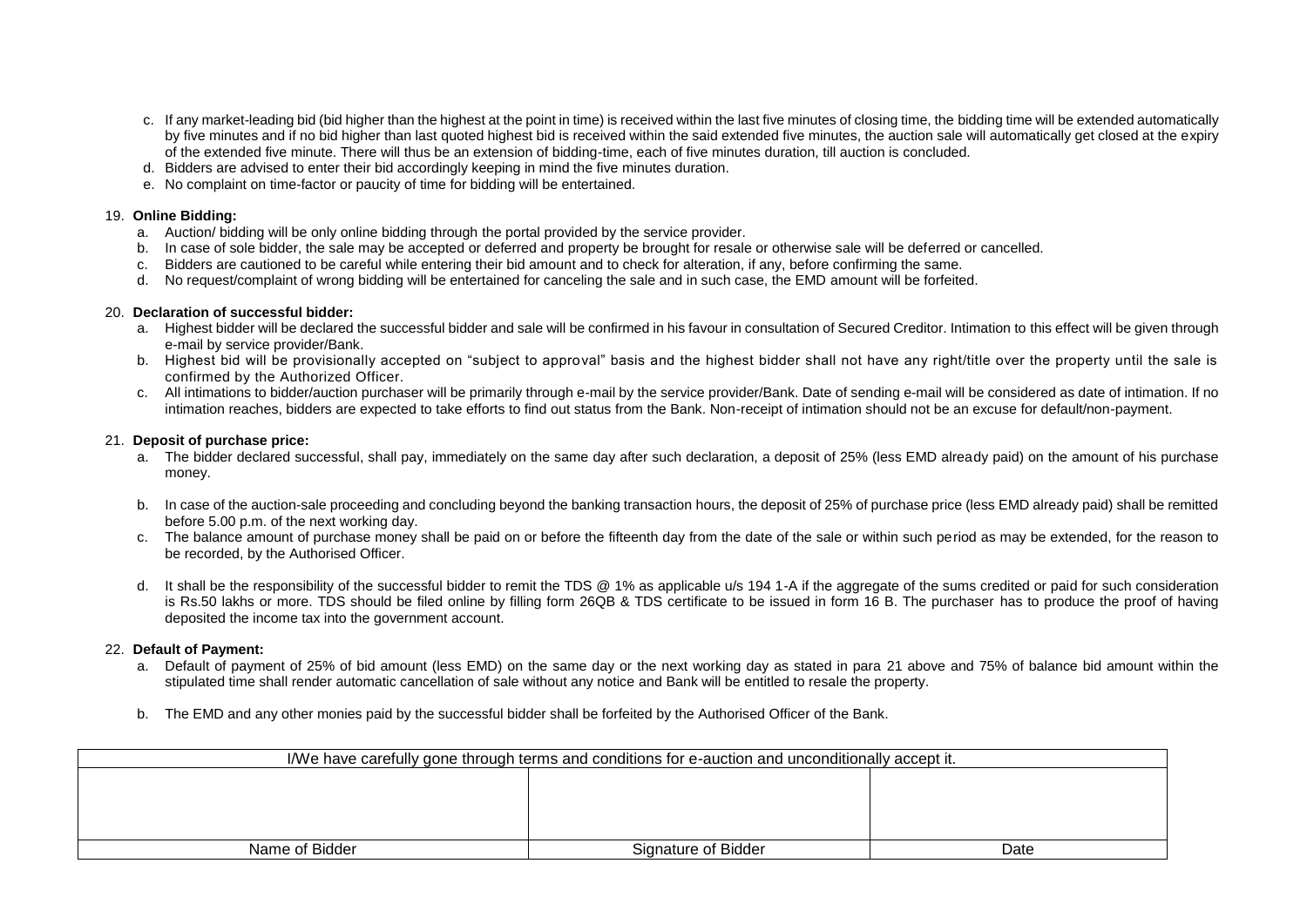#### 23. **Sale Certificate / Payment of Stamp Duty:**

- a. On confirmation of the sale by the Bank and compliance of the terms of payment, the Authorized Officer shall issue a certificate of sale of the said property in favor of the successful bidder/purchaser in the form given in Appendix V to Enforcement of Security Interest Rules. The sale certificate shall be issued only in the same name in which the tender /bid is submitted.
- b. No request for inclusion/substitution of names, other than those mentioned in the bid, in the sale certificate will be entertained.
- c. Sale Confirmation/Sale Certificate shall be collected in person or through an authorized person.
- d. The successful bidder would bear all the charges/fees payable for conveyance such as stamp duty, registration fee or any othe r cost as applicable as per law. All statutory/non stator dues, taxes, rates, assessments, charges fees etc. will be responsibility of the successful bidder only.
- e. The Sale Certificate will not be issued pending operation of any stay/ injunction/ restraint order passed by the DRT/DRAT/High Court or any other court against the issue of Sale Certificate. Further no interest will be paid on the amount deposited.
- f. The deposit made by the successful-bidder, pending execution of Sale Certificate, will be kept in non-interest bearing deposit account.
- g. No request for return of deposit either in part or full/cancellation of sale will be entertained.

#### 24. **Return of EMD:**

- a. EMD of unsuccessful bidder/s will be returned by the Service Provider to the bank account details provided by him/her/them at the time of submission of bid.
- b. Unsuccessful bidders shall ensure return of their EMD and if not, immediately to contact the Authorised Officer of the Bank.

#### 25. **Stay/Cancellation of Sale:**

In case of stay of further proceedings by DRT/DRAT/High Court or any other Court, the auction may either be deferred or cancelled and persons participating in the sale shall have no right to claim damages, compensation or cost for such postponement or cancellation.

#### 26. **Delivery of Title Deeds:**

The title deeds and other documents related to the property and deposited with the Bank for creation of Equitable Mortgage shall be delivered to the Successful bidder/Auction Purchaser, on execution of the Sale Certificate.

#### 27. **Delivery of possession:**

All expenses and incidental charges there-to shall be borne by the auction purchaser.

#### 28. **Other Conditions:**

a. The Authorised Officer will be at liberty to amend/modify/ delete any of the conditions as may be deemed necessary in the light of facts and circumstances of each case.

| I/We have carefully gone through terms and conditions for e-auction and unconditionally accept it. |                     |      |  |  |
|----------------------------------------------------------------------------------------------------|---------------------|------|--|--|
|                                                                                                    |                     |      |  |  |
|                                                                                                    |                     |      |  |  |
|                                                                                                    |                     |      |  |  |
|                                                                                                    |                     |      |  |  |
| Name of Bidder                                                                                     | Signature of Bidder | Date |  |  |